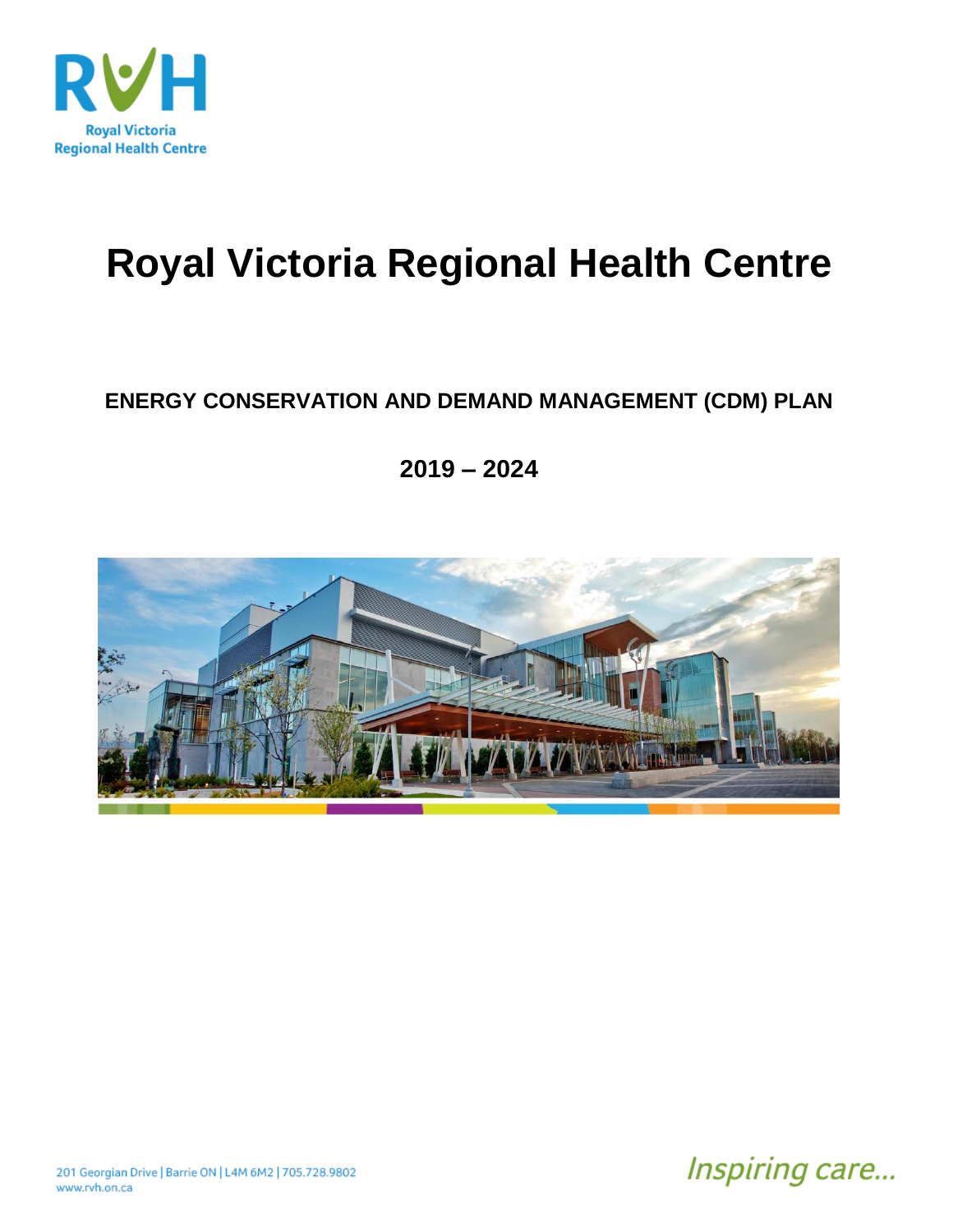

## **TABLE OF CONTENTS**

- Introduction
- Reuslts of Previous Measures From Strategic Energy Management Plan posted 2014
- Energy Management Vision
- Our Guiding Principles for Strategic Energy Management
- Our Energy Management Goals
- Apendix A (energy usage graphs)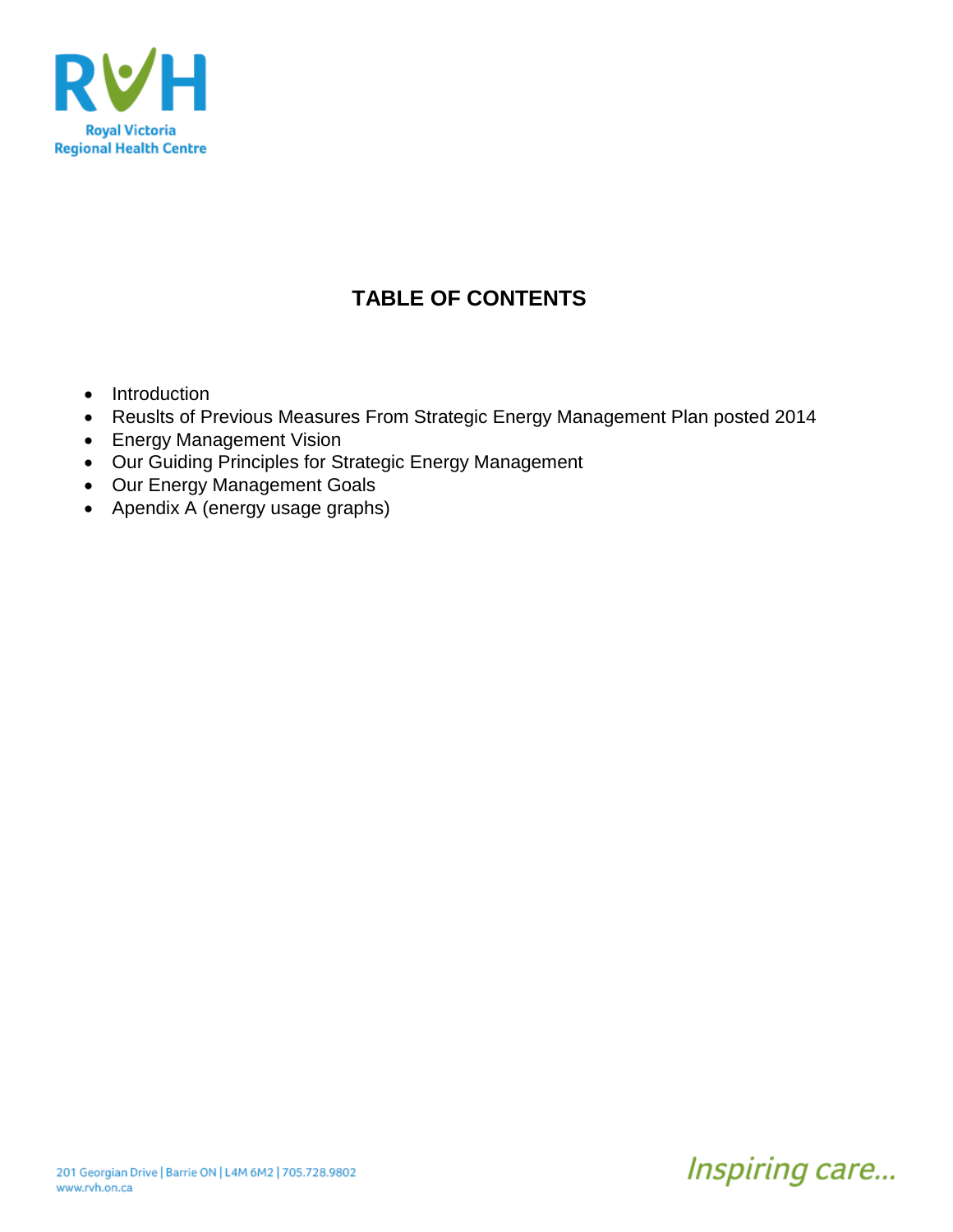

### **Introduction**

As per the Ontario Regulation 507/18 all public agencies shall prepare, publish, implement and make available the energy conservation and demand management plan.

The purpose of Royal Victoria Regional Health Centre's (RVH) energy conservation and demand management (CDM) plan and policies is to promote good stewardship of our environment and community resources. In keeping with our core values and efficiency, concern for the environment, and financial responsibility, Royal Victoria Regional Health Centre's energy conservation and demand management program will reduce overall energy consumption, operating costs, and greenhouse gas emissions. It will also enable us to provide compassionate service to a greater number of persons in our community.

Today, utility and energy related costs are a significant part of overall operating costs. For RVH's annual energy consumption 2014 – 2019, **See Apendix A.**

To further strengthen and obtain full value from energy management activities, a strategic approach will be taken, the organization will fully integrate energy management into its business decisionmaking, policies, and operating procedures.

Active management of energy related costs and risks in this manner will provide a significant economic return to the organization and will support other key organizational objectives.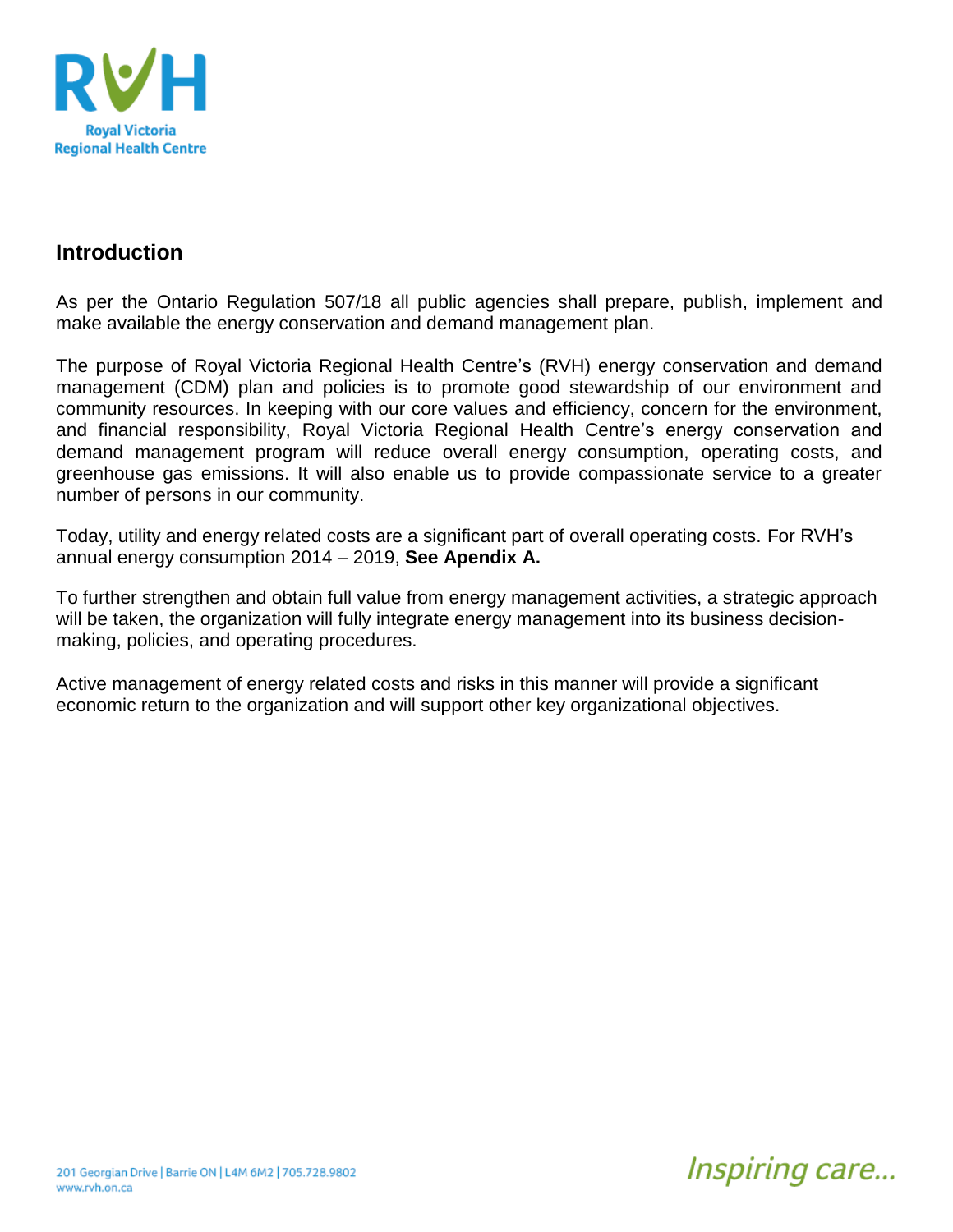

## **Results of Previous Measures from CDM Plan Posted July 2014**

In July 2014, Royal Victoria Regional Health Centre, developed goals and devised green initiatives in an effort to decrease the facilities annual energy consumption and resulting greenhouse gas emissions. The following activities, completed between 2014 and 2019, are associated with managing overall energy consumption, lowering annual operating costs, and reducing greenhouse gas emissions. These activities may, or may not, have been included in the Royal Victoria Regional Health Centre's 2014 CDM plan and include the following:

## **Past CDM measures**

2014: RVH changed out its aged Cooling tower for the original building at a cost of \$700,000 with and estimated annual energy cost savings of \$95,000 .

2018: RVH embarkd on an entire campus lighting retrofit to change over every light to LED lighting a project cost of \$1,098,264 with \$159,897 in rebates the effective cost was \$938,277. And a simple payback of 31.months giving annual savings of \$362,900.81 this gives a 10 year cummlaitve saving of \$3,629,008.08 and a reduction 2,573,247 kWh equivilant to 2,307 metric tonnes of  $CO<sub>2</sub>$  emmision reduced or removing 423 cars from the road or planting 59,164 trees, this project was completed fall 2019.

2019: RVH Installed Belimo energy valves on the chilled water system for 3 Air Handling Units (AHU,s) to run the chilled water system more efficiently, the project cost was \$57300 and reducing electricity consumption by 447,130 kWh and an estimated savings of \$53,655 per year.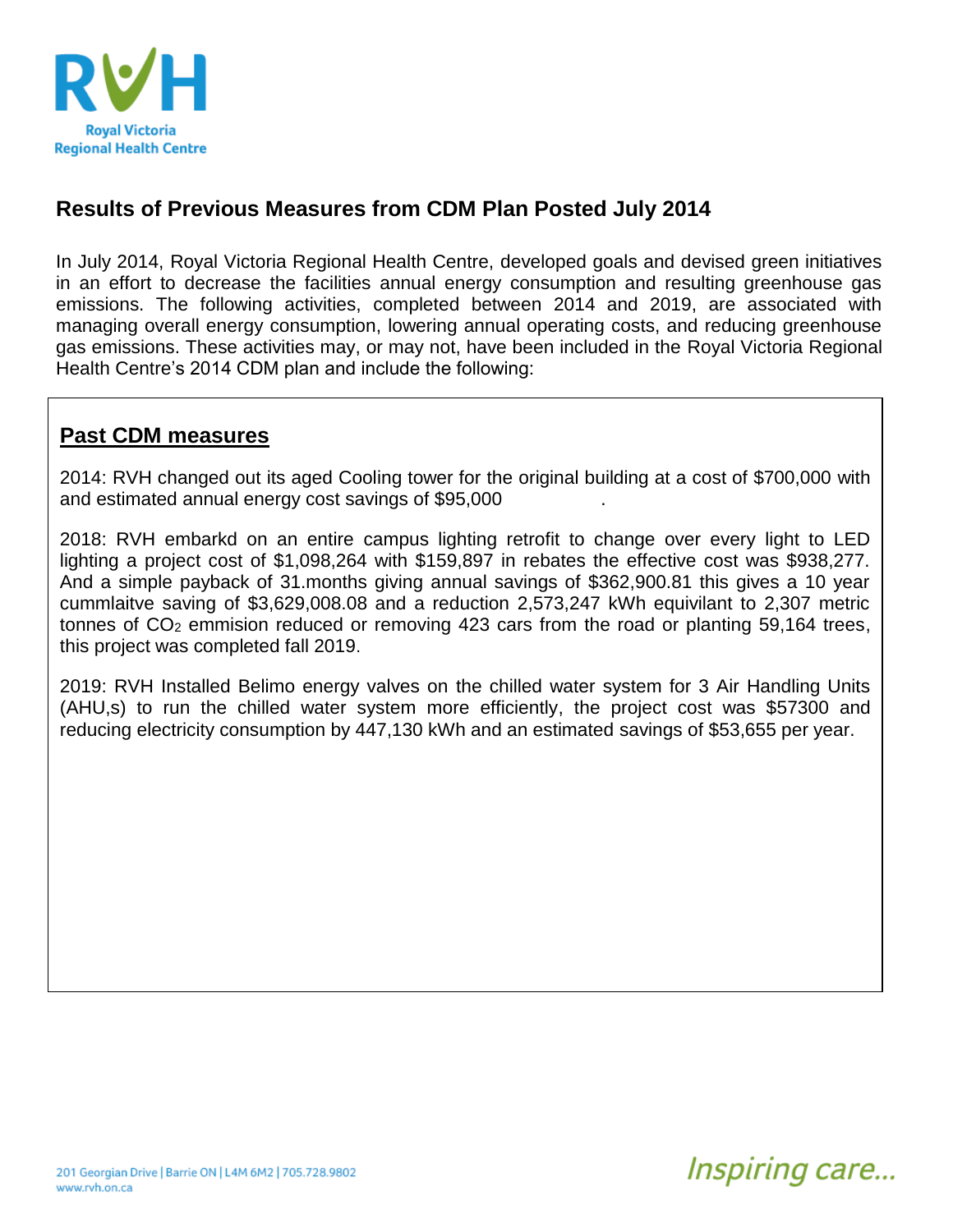

## **Energy Mangement Vision**

We live by our statement "Make Each Life Better Together" and we achive this by believing in our core values, our "Energy Management Vision" embraces these values aswell as finding and acting on enregy saving opportunites so we can run our facility efficiently and effectivley and by implementing sustainable maintence practises as well as being good stewards to our environment.

## **Guiding Principles for Strategic Energy Management**

RVH's energy management will be guided by these principles:

#### **Taking A Strategic Approach:**

While RVH actively manages energy costs by implementing opportunities as they are identified, by acting strategically, RVH can significantly improve its energy-related performance. Internalising energy management into our organisation's every-day decision-making, policies, and operating procedures will help assure substantial and long-lasting reductions in energy, operating costs, and environmental impact.

#### **Supporting Mission-Critical Goals:**

Strategic energy management will directly support RVH's mission-critical goals of caring for the community and the envrinment, improving the healing and working environment, and improving the health centre's financial bottom line by reducing unnecessary energy costs. It will also serve to optimize the capacity of existing energy systems to meet current and expanding operational needs, while improving the operational resiliency of the organisation. The impacts of RVH's energy management efforts on those goals will be tracked and reported wherever possible.

#### **Pursuing Long-Term Change to Core Business Practices:**

The core of a strategic approach is the consistent incorporation of energy management into our organisation's everyday practices and decision making. It also needs to be an integral part of the strategic planning and budgeting processes. Change in energy-related business practice will cover all applications of energy management – new construction and major renovations, existing facility operations and upgrades, and the economic analysis and procurement practices underlying these practices.

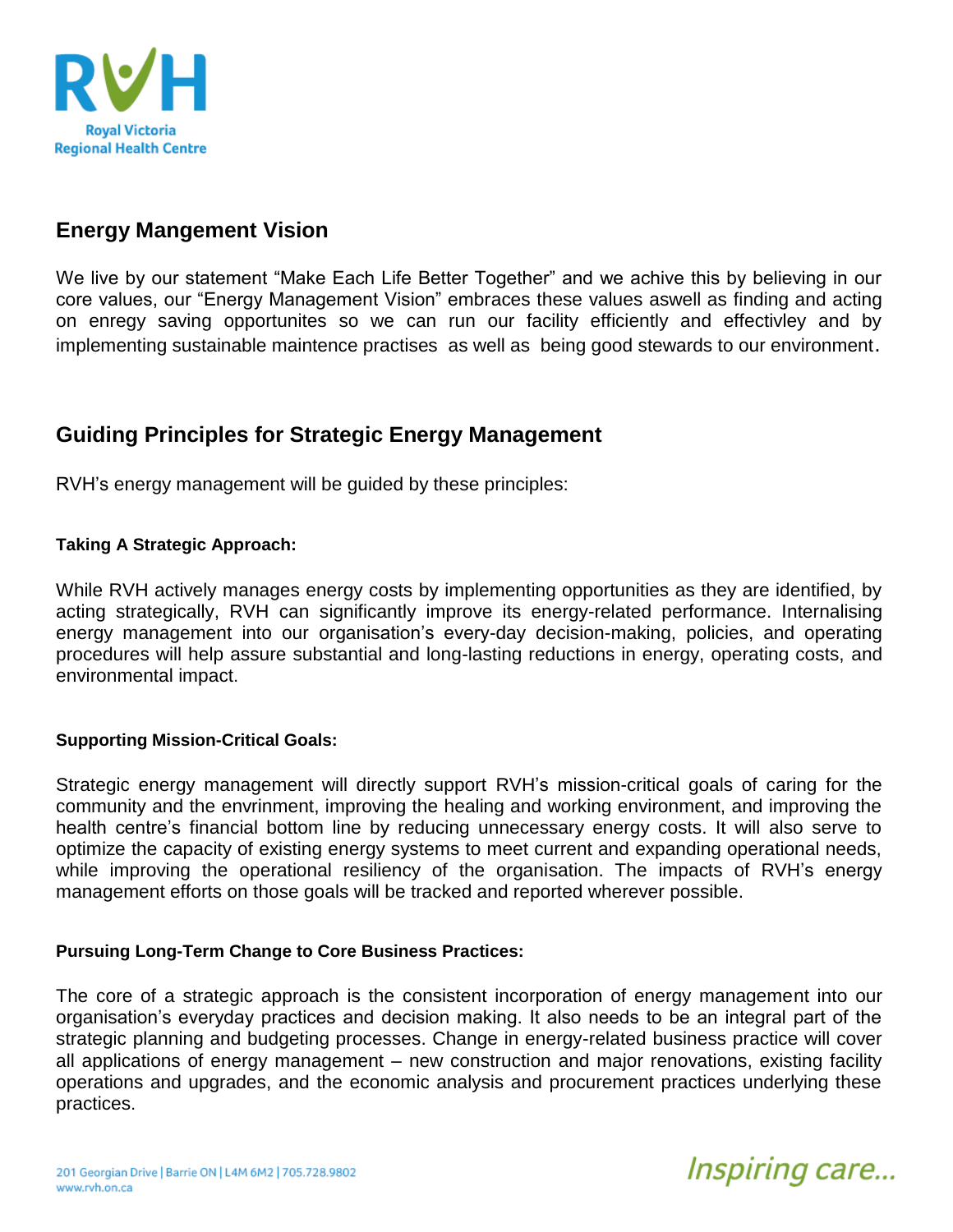

#### **Fostering Organisational Commitment and Involvement:**

Executive and organisational commitment and involvement is critical to successful strategic energy management. Top management at RVH will work with facility managers and other key staff to ensure that adequate organisational support and resources are provided to maximize the benefits of energy management to RVH. Energy management will also be integrated into the strategic planning and capital budgeting processes.

#### **Obtaining Solid Economic Returns:**

Energy management investments will yield solid economic returns that meet RVH's standard Return on Investment (ROI) requirements applied through the hospital's capital budgeting process. RVH will apply consistent financial analysis methods, including life-cycle costing, in order to reduce total cost of facility ownership and operation.

#### **Using Available Resources and Assistance:**

Use of national, regional, and local sources of strategic, technical, and financial assistance to help to achieve the organisation's energy management goals. These include utility, municipal, provincial and national government programs. It also includes established best practices through a community of practice approach.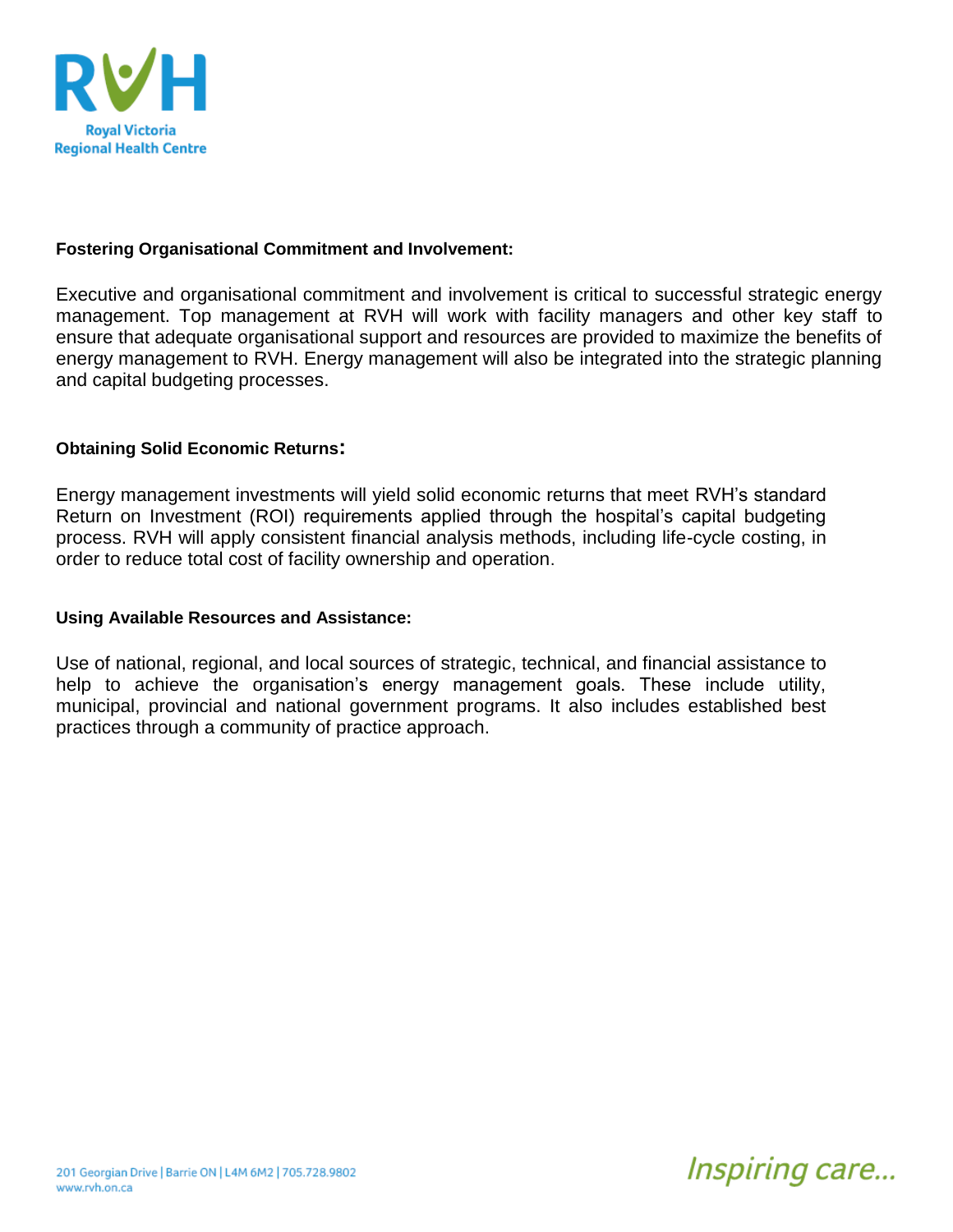

## **Our Energy Management Goals**

2020: We implemented an Occupancy set back programme for Rotary Building and fitted VFD's to the AHU's for that building at a project cost of \$49,600 with expected savings annually of \$97,000 this will also reduce our green house gas emmissions to the equivilent of removing 99.5 cars from the road a total of  $543.2$  tCO<sub>2</sub>.

2020/21: Implement an Occupnacy set back programme in the Simcoe Muskoca Regional Cancer Centre (SMRCC) at and approx cost of \$40000 with potential savings of \$40000

2020: Install VFD's on 4 AHU's and then will rebalance the air to areas they supply in the original Building estimated cost \$25000 and possible savings of \$40000 per year.

Ongoing: We continue to look for ways we can reduce our energy consuption and reduce cost.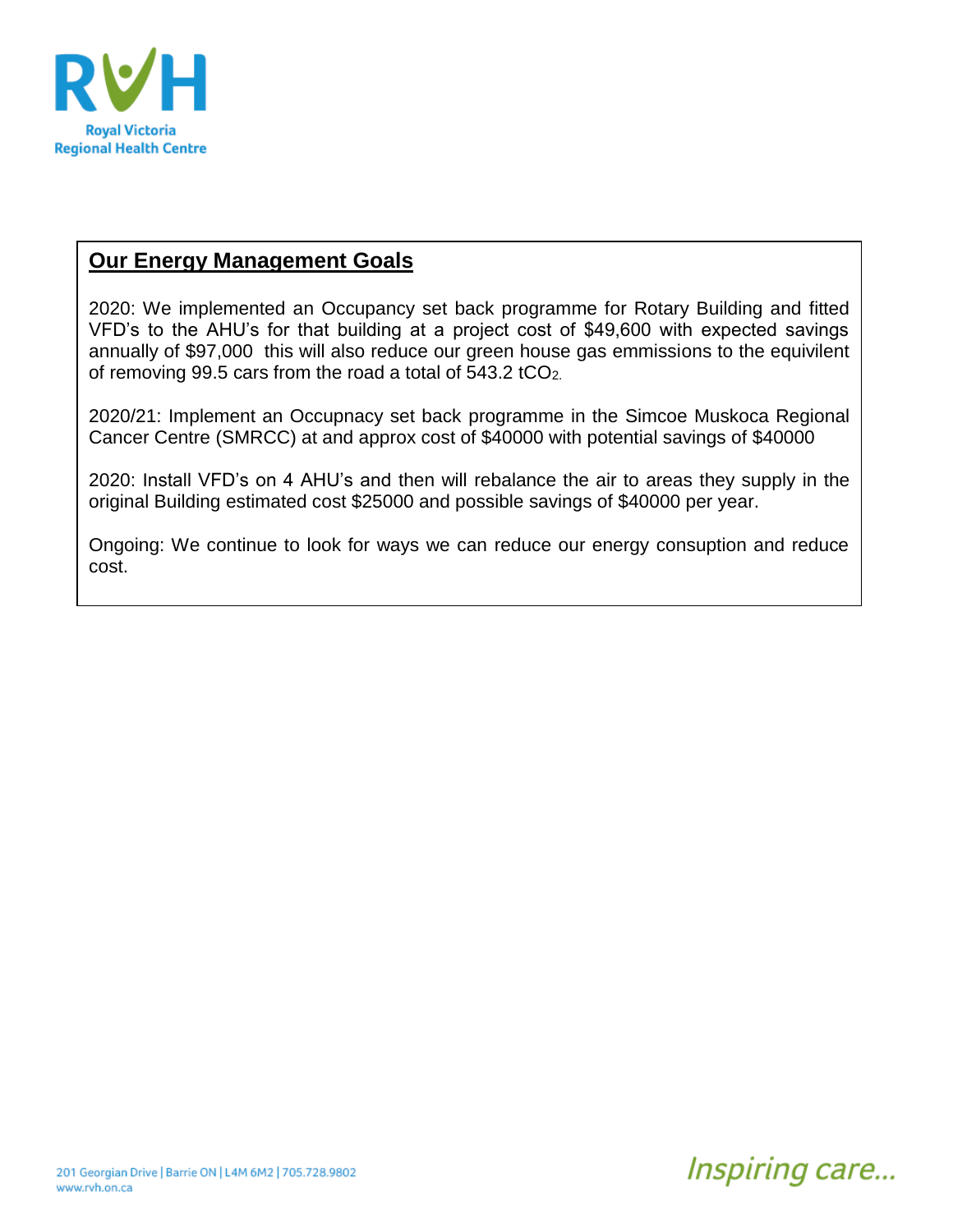

#### **Apendix A**





201 Georgian Drive | Barrie ON | L4M 6M2 | 705.728.9802 www.rvh.on.ca

Inspiring care...